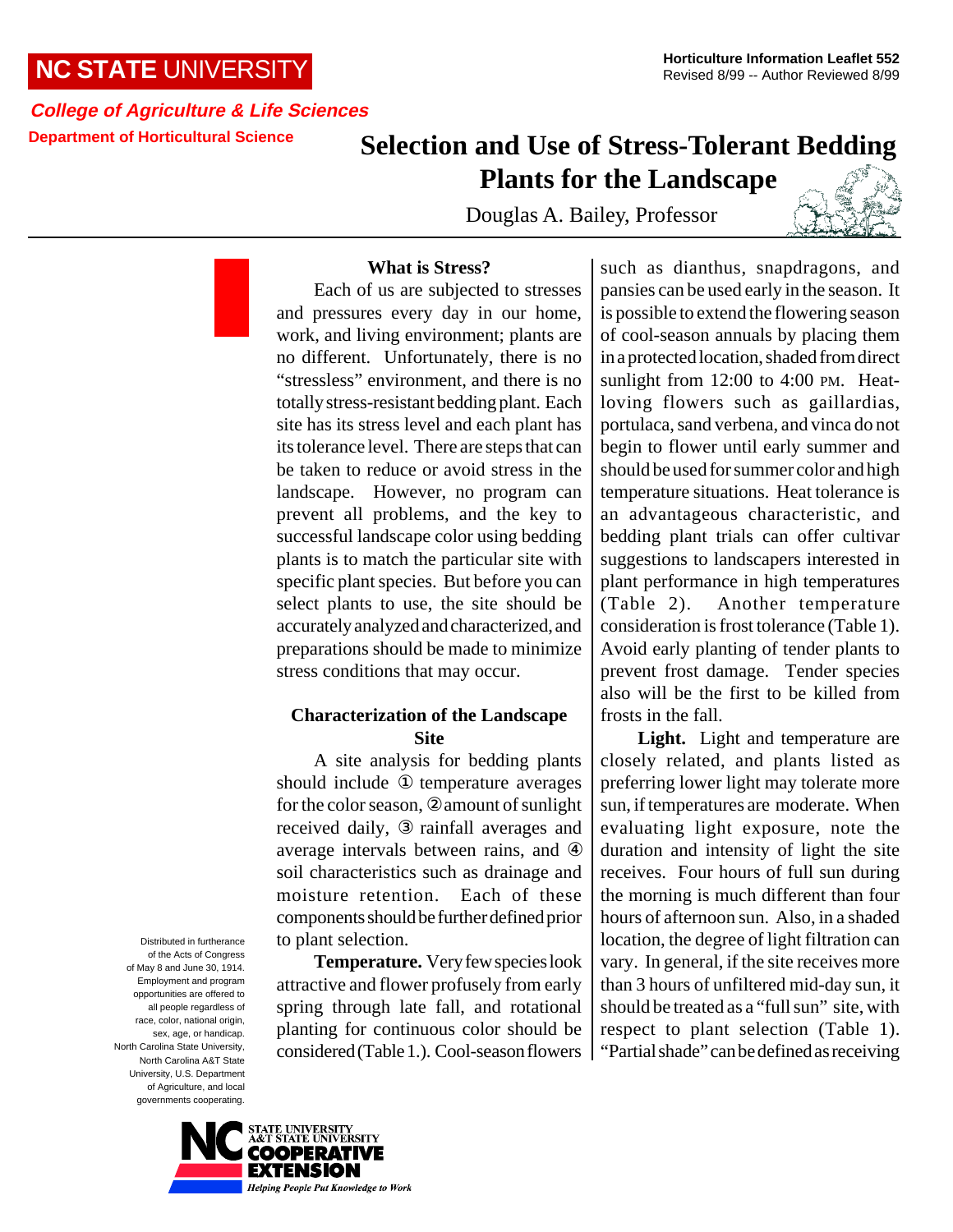| Name                                 | <b>Bloom</b><br>Period         | Frost tolerance             |                              | Drought<br>tolerance |
|--------------------------------------|--------------------------------|-----------------------------|------------------------------|----------------------|
|                                      |                                |                             | Light                        |                      |
| Ageratum<br>Ageratum                 | Summer                         | Tender                      | Full sun                     | Moderate             |
| Alyssum                              | Spring-                        | Tolerant                    | Full sun to                  | Low                  |
| Lobularia                            | early fall                     |                             | partial shade                |                      |
| Aster<br>Callistephus                | Summer-<br>early fall          | Moderate tolerance          | Full sun to<br>partial shade | Low                  |
| Begonia<br>Begonia                   | Late spring-<br>early fall     | Tender                      | Full sun to<br>heavy shade   | Low                  |
| <b>Blanket Flower</b><br>Gaillardia  | Summer-<br>early fall          | Tolerant                    | Full sun                     | Moderate             |
| <b>Browallia</b><br><b>Browallia</b> | Summer                         | Moderate tolerance          | Full sun to<br>partial shade | Low                  |
| Calliopsis<br>Coreopsis              | Summer                         | Moderate tolerance          | Full sun to<br>partial shade | Moderate             |
| Candytuft<br><b>Iberis</b>           | Late spring-<br>early summer   | Tolerant                    | Full sun to<br>partial shade | Low                  |
| Calendula<br>Calendula               | Summer-<br>fall                | Tolerant                    | Full sun to<br>partial shade | Low                  |
| Celosia<br>Celosia                   | Summer-<br>early fall          | Tender                      | Full sun                     | Moderate             |
| Coleus<br>Solenestenon               | Late spring-<br>fall (foliage) | Moderate tolerance          | Partial to<br>heavy shade    | Low                  |
| Cornflower<br>Centaurea              | Summer                         | Moderate tolerance          | Full sun to<br>partial shade | Low                  |
| Cosmos<br>Cosmos                     | Spring-<br>early fall          | Moderate tolerance          | Full sun                     | Moderate             |
| Dahlberg Daisy<br>Dyssodia           | Summer-<br>fall                | Moderate tolerance Full sun |                              | High                 |
| Dahlia<br>Dahlia                     | Summer-<br>fall                | Tender                      | Full sun                     | Low                  |
| Dianthus<br>Dianthus                 | Spring and fall                | Very tolerant               | Full sun to<br>partial shade | Low                  |
| <b>Dusty Miller</b><br>Senecio       | Spring-<br>fall (foliage)      | Tolerant                    | Full sun to<br>partial shade | Moderate             |
| Geranium<br>Pelargonium              | Late spring-<br>early fall     | Tender                      | Full sun                     | Low                  |
| Globe Amaranth<br>Gomphrena          | Late spring-<br>early fall     | Moderate tolerance Full sun |                              | High                 |
| Gloriosa Daisy<br>Rudbeckia          | Summer                         | Tolerant                    | Full sun to<br>partial shade | Moderate             |

*Table 1. Bloom period, frost tolerance, light preference, and relative drought tolerance of bedding plants.*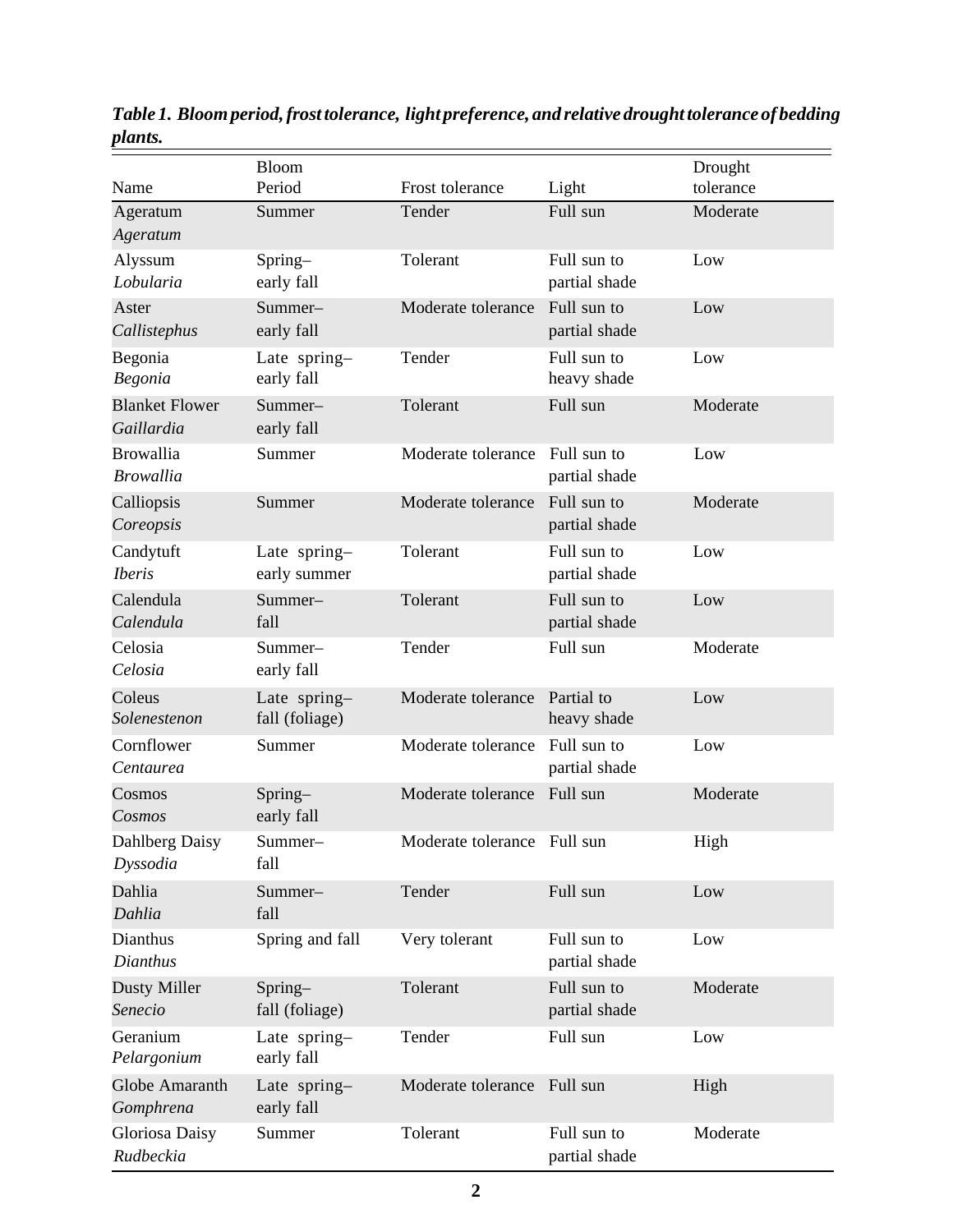| Name                                       | <b>Bloom</b><br>Period            | Frost tolerance    | Light                        | Drought<br>tolerance |
|--------------------------------------------|-----------------------------------|--------------------|------------------------------|----------------------|
| Hypoestes                                  | Summer (foliage)                  | Tender             | Partial to                   | Low                  |
| Hypoestes                                  |                                   |                    | heavy shade                  |                      |
| Impatiens<br><b>Impatiens</b>              | Late spring-<br>early fall        | Tender             | Full sun to<br>heavy shade   | Low                  |
| Lisianthus<br>Eustoma                      | Mid-summer to<br>fall             | Tender             | Full sun                     | High                 |
| Lobelia<br>Lobelia                         | Summer                            | Tolerant           | Full sun to<br>partial shade | Low                  |
| Marigold<br><b>Tagetes</b>                 | Late spring-<br>fall              | Moderate tolerance | Full sun                     | Moderate             |
| Melampodium<br>Melampodium                 | Late spring-<br>early fall        | Tender             | Full sun                     | Moderate             |
| Nicotiana<br>Nicotiana                     | Summer                            | Tender             | Full sun to<br>partial shade | Low                  |
| Ornamental Pepper Late summer-<br>Capsicum | fall                              | Tender             | Full sun                     | Low                  |
| Pansies and Violas<br>Viola                | Early spring,<br>fall, and winter | Very tolerant      | Full sun to<br>partial shade | Low                  |
| Petunia<br>Petunia                         | Spring-<br>early fall             | Tolerant           | Full sun to<br>partial shade | Moderate             |
| Phlox<br>Phlox                             | Spring-<br>early summer           | Tolerant           | Full sun to<br>partial shade | Low                  |
| Portulaca<br>Portulaca                     | Summer-<br>early fall             | Tender             | Full sun                     | High                 |
| Salvia<br>Salvia                           | Early summer-<br>early fall       | Tender             | Full sun                     | Low                  |
| Sanvitalia<br>Sanvitalia                   | Early summer-<br>fall             | Tender             | Full sun                     | Moderate             |
| Snapdragon<br>Antirrhinum                  | Spring-early<br>summer, fall      | Very tolerant      | Full sun to<br>partial shade | Low                  |
| Spiderflower<br>Cleome                     | Summer-<br>early fall             | Tender             | Full sun                     | Moderate             |
| <b>Treasure Flower</b><br>Gazania          | Late spring-<br>fall              | Tolerant           | Full sun                     | High                 |
| Verbena<br>Verbena                         | Late spring-<br>early fall        | Moderate tolerance | Full sun to<br>partial shade | Moderate             |
| Vinca<br>Catharanthus                      | Late spring-<br>fall              | Tender             | Full sun to<br>partial shade | Moderate             |
| Zinnia<br>Zinnia                           | Late spring-<br>early fall        | Tender             | Full sun                     | Moderate             |

### *Table 1. Continued.*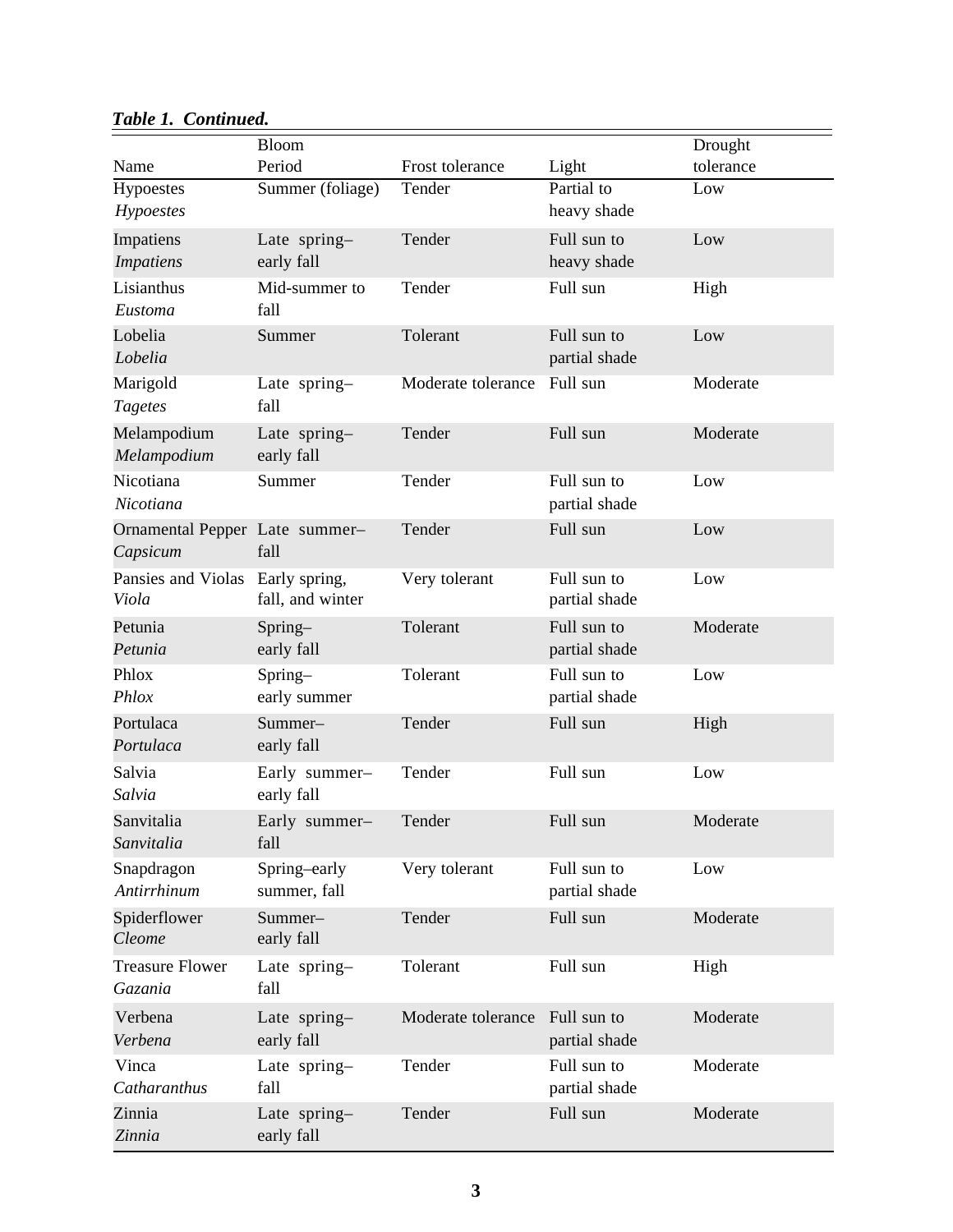| Name                                 | Color                        | Name                                | Color                   |  |  |
|--------------------------------------|------------------------------|-------------------------------------|-------------------------|--|--|
|                                      | <b>Bronze-leaved Begonia</b> | <b>Impatiens</b>                    |                         |  |  |
| 'Brandy'                             | Pink                         | 'Dazzler Blush'                     | Blush                   |  |  |
| 'Whisky'                             | White                        | 'Accent Bright Eyes'                | <b>Blush</b>            |  |  |
| 'Espresso White'                     | White                        | 'Super Elfin Blue Pearl'            | Lilac                   |  |  |
| 'Vision'                             | Red                          | 'Accent Lilac'                      | Lilac                   |  |  |
| 'Bingo Red'                          | Red                          | 'Dazzler Burgundy'                  | Burgundy/Purple         |  |  |
| 'Espresso Rose'                      | Rose                         | 'Super Elfin Violet'                | Burgundy/Purple         |  |  |
| 'Bingo Rose'                         | Rose                         |                                     | <b>African Marigold</b> |  |  |
|                                      | <b>Green-leaved Begonia</b>  | 'Perfection Gold'                   | Gold                    |  |  |
| 'Prelude Pink'                       | Pink                         | 'Perfection Orange'                 | Orange                  |  |  |
| 'Viva'                               | White                        | 'Voyager'                           | Yellow                  |  |  |
| 'Prelude White'                      | White                        |                                     | <b>French Marigold</b>  |  |  |
| 'Varsity Scarlet'                    | Red                          | 'Red Marietta'                      | Single Red              |  |  |
| 'Scarlanda'                          | Red                          | 'Orange Boy'                        | Double Orange           |  |  |
| 'Eliza'                              | Rose/Salmon                  | 'Bonanza Orange'                    | Double Orange           |  |  |
| 'Ambra'                              | Rose/Salmon                  | 'Bounty Gold'                       | Double Gold             |  |  |
| 'Rum'                                | Bicolor                      | 'Early Queen Sophia'                | Double Bicolor          |  |  |
|                                      | Geranium                     | 'Hero Harmony'                      | Double Bicolor          |  |  |
| 'Pink Orbit'<br>Pink                 |                              | Petunia                             |                         |  |  |
| 'White Orbit'                        | White                        | 'Pink Carpet'                       | Pink                    |  |  |
| 'Ringo White'                        | White                        | 'Eterna Pure Pink'                  | Pink                    |  |  |
| 'Pinto Red'                          | Red                          | 'Pink Madness'                      | Pink                    |  |  |
| 'Pinto Rose'                         | Rose                         | 'White Carpet'                      | White                   |  |  |
| 'Hollywood Rose Pink'                | Rose                         | 'Celebrity White'                   | White                   |  |  |
| 'Pinto Salmon'                       | Salmon                       | 'Eterna Vivid Red'                  | Red                     |  |  |
| 'Hollywood Star'                     | <b>Bicolor</b>               | 'Rose Madness'                      | Rose                    |  |  |
|                                      | <b>Impatiens</b>             | 'Rose Carpet'                       | Rose                    |  |  |
| 'Dazzler White'                      | White                        | 'Deep Rose Pearls'                  | Rose                    |  |  |
| 'Impulse White'                      | White                        | 'Coral Madness'                     | Coral                   |  |  |
| 'Impact Rose'                        | Rose                         | 'Velvet Picotee                     | <b>Bicolor</b>          |  |  |
|                                      |                              | Improved'                           |                         |  |  |
| 'Novette Deep Rose'                  | Rose                         | 'Electra Blue'                      | Blue                    |  |  |
| 'Dazzler Coral'                      | Coral/Salmon                 | 'Eterna Lilac'                      | Burgundy                |  |  |
| 'Impact Coral'                       | Coral/Salmon                 | 'Supercascade Lilac'                | <b>Burgundy</b>         |  |  |
| 'Impulse Salmon Orange' Coral/Salmon |                              | 'Purple Pirouette'<br>Double Purple |                         |  |  |
| 'Accent Rose Star'<br>Star           |                              | <b>Vinca</b>                        |                         |  |  |
| 'Spotlight Mix'                      | Mix                          | 'Peppermint Cooler'                 | Upright White/Red Eye   |  |  |
| 'Impulse Carmine'                    | Carmine                      | 'Grape Cooler'                      | Upright Pink/Rose Eye   |  |  |
| 'Impact Carmine Rose'                | Carmine                      | 'Rose Carpet'                       | Prostrate Rose          |  |  |
| 'Accent Deep Pink'                   | Pink                         |                                     |                         |  |  |

*Table 2. Heat and humidity tolerant bedding plants.\**

*\*Adapted from Armitage, A. 1988. 1988 heat tolerant annuals for the landscaper. Greenhouse Grower 6(13):54,56.*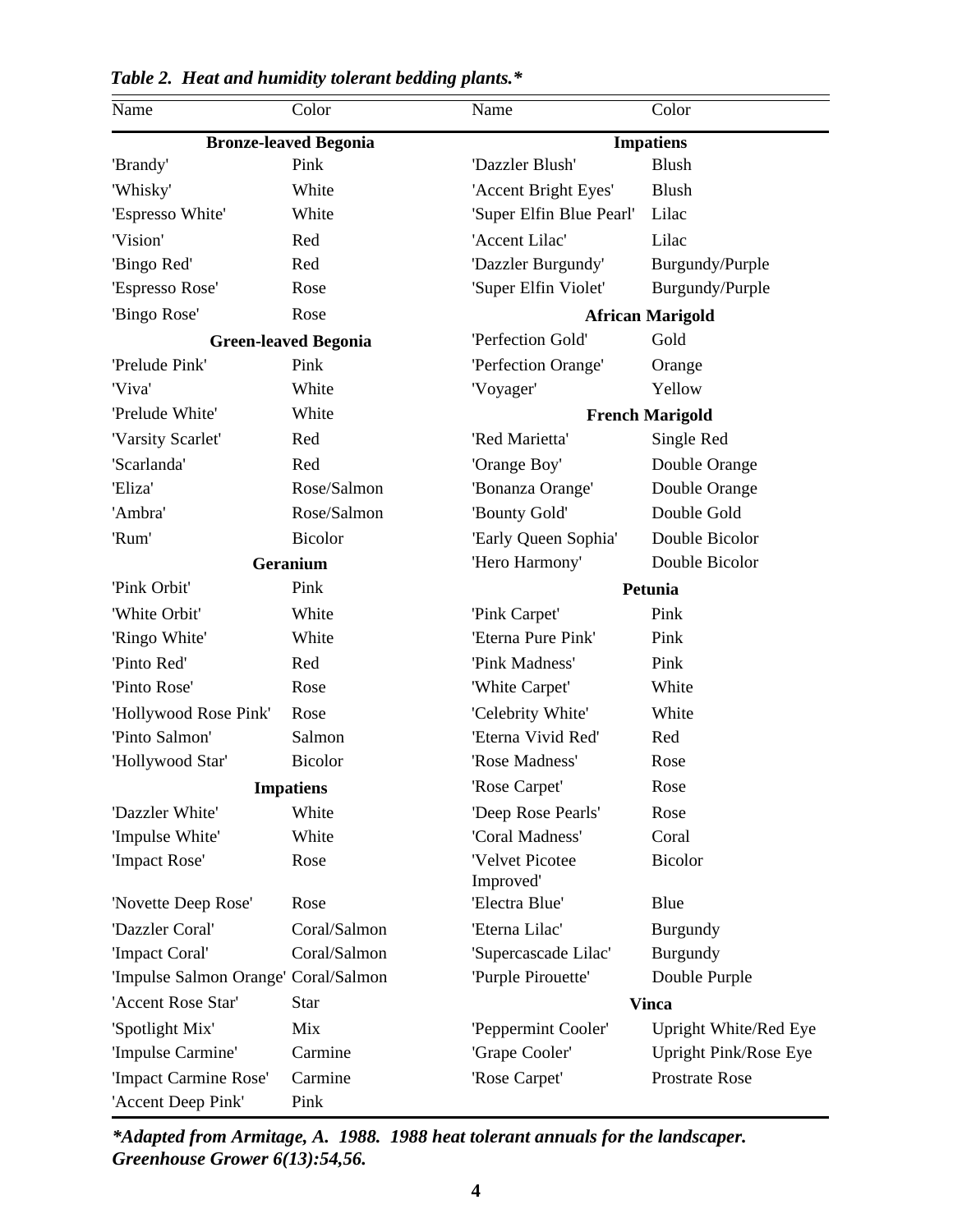unfiltered morning sun, but shade during the afternoon hours, or moderate shading throughout the entire day. A "heavily shaded" site would receive very little direct mid-day light and less than 60% of the sun's intensity during the remainder of the day. A mismatch of plant and light can lead to reduced flowering, leggy growth habit, burning of plants, and stunting of growth.

**Water.** Water stress in North Carolina covers both extremities of the spectrum, even for the same landscape site. Bed preparation is essential for avoiding both moisture excess and drought conditions (See Horticulture Information Leaflet No. 551). For most situations, supplemental irrigation will be required at some point during the growing season. For minimal irrigation sites, select "drought tolerant" species (Table 1). The best insurance against excessive moisture is proper bed preparation and sufficient drainage. Keep in mind that the majority of overwatering problems, assuming a well-prepared site, occur from too frequent irrigations rather than too much water applied at any one time. If supplemental irrigation is in place, apply enough water at every watering to assure complete bed coverage. Also, an irrigation schedule should take into account rainfall and be adjusted appropriately to be most effective.

**Soil Characteristics.** Plants depend on the soil for water, anchorage, and nutrients. Frequent heavy rains in combination with poorly drained beds will reduce plant performance and increase the chances of root rot problems. On the other hand, beds with excellent drainage combined with little water holding capacity could require irrigation as frequently as every other day. Nutrient deficiencies and toxicities are common in the landscape, although they are easily avoided if proper steps are taken. Do not guess at fertility levels—take a soil test and send it in for analysis.

Follow proper bed preparation guidelines given in Horticulture Information Leaflet No. 551 to avoid water, pH, and nutrient stress situations. Again, stress prevention and avoidance is much easier than relying on stress tolerance.

**Air Pollutants.** Some landscape sites, especially in highly urbanized areas, are subjected to significant levels of air pollution. The most damaging of these pollutants are sulfur dioxide  $(SO_2)$ , ozone  $(O_3)$ , and peroxyacetyl nitrate (PAN). Symptoms of  $\mathrm{SO}_2$  injury include necrotic (dead) spots between the major veins, where the tissue turns light tan and papery in texture. The most common symptom of exposure to  $O<sub>2</sub>$  is the formation of tiny, light-colored flecks or spots on the upper surfaces of affected leaves, similar to spider mite damage. PAN injury is expressed as silvering, glazing, bronzing, and sometimes death of the lower leaf surfaces. Bedding plants do exhibit relative sensitivity and tolerance to these materials (Table 3), and if pollutants are a problem, plants should be selected accordingly.

#### **Program for Stress Reduction**

Successful colorscaping accepts there is no perfect planting site and builds upon given parameters. Steps to follow include:

- 1) Site analysis for temperature, light, water, and soil characteristics.
- 2) Proper adjustment of beds to reduce/ prevent nutrition and water stress.
- 3) Selection of proper plant species for specific sites, including rotation of plants for specific time periods.

Paybacks include more attractive color, less maintenance requirements, and more satisfied clients.